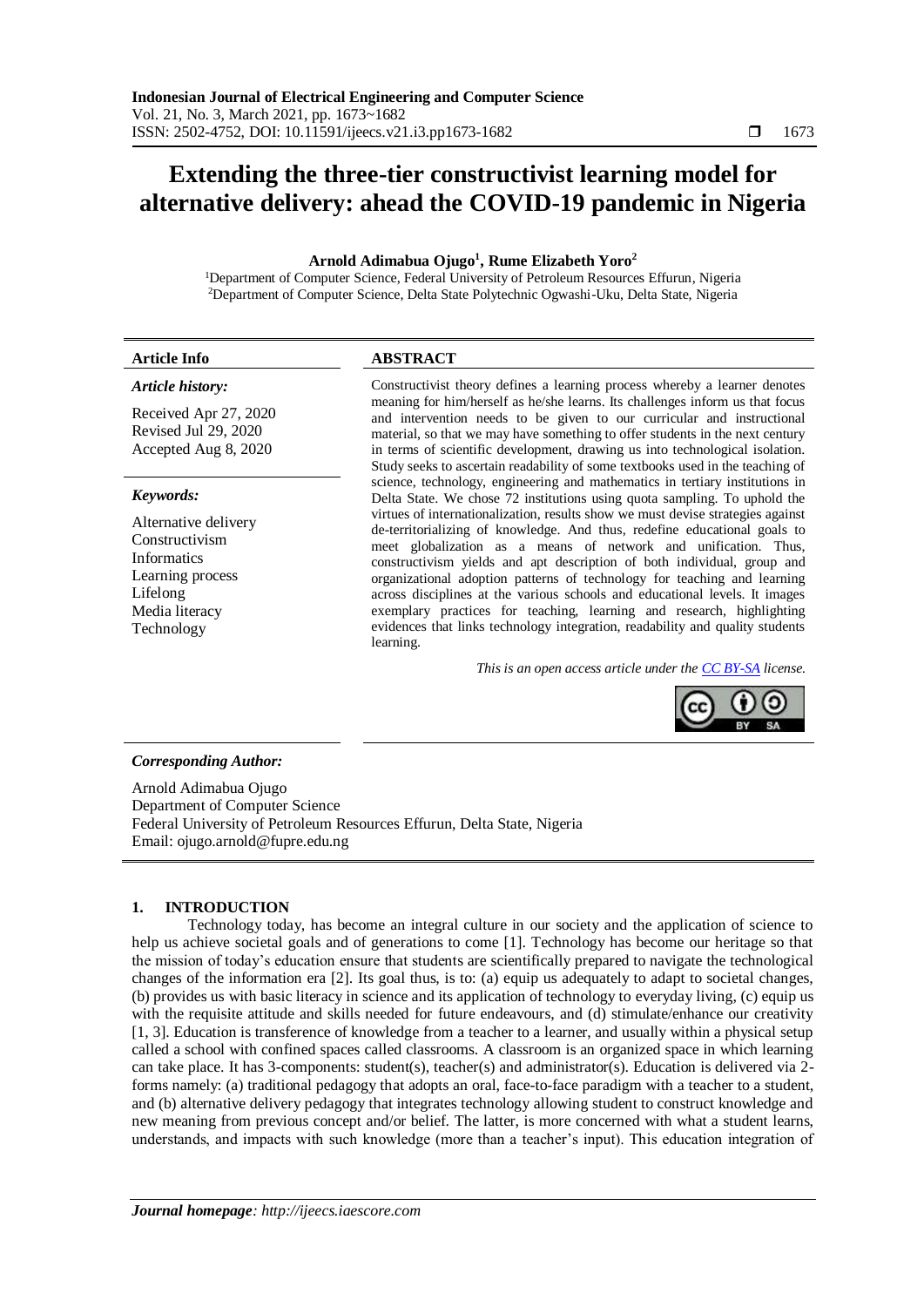modern science and technology redirects its focus on technology of education (paradigm) and on educational support of technology (pedagogy) as in Figure 1 [3-5].

Ojugo et al [6] laments that science-tech education has not received the requisite attention, as it often misunderstood both by parents, educators and other stakeholders in Nigeria, who believe that sciencetech education is mainly targeted at students who cannot pursue academics. They posit that proper values must be placed to help the nation attain desired growth as industrialized nations employs skills from both the educated and technicians. In Nigeria today, the growth of tech is a sad reflection of the poor policies toward education and moreso, the poor quality and stigmatized attention given to science-tech education today [7]. To address these, proper values must be placed on the need for science-tech education and its misconception erased from the minds of all stakeholder. Science-tech education remains the bedrock for tech progress and growth. Campione et al [8] Nations, in the pursuit of prosperity must lay greater emphasis on science-tech; And [9] the fallen educational standard and tech backwardness, is attributed to variant educational system practiced in Nigeria. The advent of computers has seen improvements that encourage everyone to acquire considerable knowledge in science-tech in order to effectively harness the benefits offered by ICT [10].

Constructivism proposes an education environ that supports multiple interpretations or perspective to reality and knowledge construction amongst learner via a context-rich and experience-based activity cum classroom. It focuses on a learner's capability to construct knowledge via mental structures, experiences and beliefs that interpret events and objects. This paradigm tasks learners on real world relevance, integrated across curriculum that yields the required level of difficulty or learner involvement. It is rather impossible for a learner to become masters of all content areas [11]. For its instruction to be anchored on a meaningful realworld context, the learner's idea must drive their capabilities in the learning process: And, the teacher become more flexible as a knowledge facilitator [5]. In [6, 8], Learning is the constant parameter and time, a variable in such setting. Constructivist learning is dynamic, learner-centered (not curriculum centered) and with socially-mediated activities split into learning acquisition and participation metaphors [12, 13]. This model stresses a setting in which knowledge is generated based on a learner's ability to construct it from his environ. In [14], There four dimensions namely: trivial, radical, social and cultural constructivism.

Science-tech in Africa and Nigeria has continued to gain wide acceptance. Though, un-shackling itself off its inherent challenges require international caliber to help put African trajectories in perspective by comparing them with other experiences the world over. With a unified objective, science-tech as influenced by constructivism, will posses these challenges to the educational system namely [6, 14, 15]:

- a. Nativism: Cultural constructivism projects racism and distorts the fundamental unity of science. It views knowledge as meanings and how a user conveys an idea in different languages. It conveys meanings of various forms-even when referring to the same event, insofar the grammatical structures of spoken language differs. It also believe meanings are connected with linguistics-though science posits meaning as objective states of nature that transcends linguistic boundaries. Hence, all spoken language must construct its own periodic table for atoms, molecule configurations and recreate nature to suit their cultural and/or linguistic boundary. Cultural constructivism's nativism and applied sciences' empiricism are too parallel and may never meet at the table of globalization.
- b. Poor globalization is often misconstrued not as co-construction of knowledge but as nativism. The global network ensures unification of science via interaction exchange of concepts and ideas, innovations and skills of persons scattered around the world. It does not urge individuals and research to be localized and restricted by culture. It encourages competition and knowledge dissemination. Cultural constructivism in science education thus, is faced with the challenge of capacity building, establishing research networks and advancing dialogues within Africa and the world over.
- c. Territorialism: The false belief that only monkeys live in Africa-limits research and scientific discourse on the realities of the continent to impose territorialism of knowledge-making it a criminal assumption of cultural constructivism to think that generation of knowledge do not transcend cultural boundaries. Ideas formed from different world cultures must be globalized due to predominance of idea similarities, over its differences. These similarities by virtue of its many appearances can then imprintsin the mind of expertswhile, the changing individual differences fails to attain fixity and performance. Inventors like Newton, Faraday etc transcended ethnicity. Curriculum and its material must become deterritorialized.

Tech-rich, constructivist education provides learners with large data. The emergence of big-data continues to transform methods to education. The challenge to both educators and learners, is the shift from the practiced norms. Constructivist education eliminates statewide assessment promoted by the conventional model via aligned test. Also, fund shortage and adaptation issue to rapid changes by both teachers and students must be continuously resolved-with a role change in teachers' duties. This shift require teachers' retraining, role redefinition and acculturation to effect this systemic change-even though it be slow [16].

Constructivist principles include [17]: (a) active learning consists of meaning construction as well as in constructing system for the meanings, (b) language impacts what is learned, (c) learning is a social activity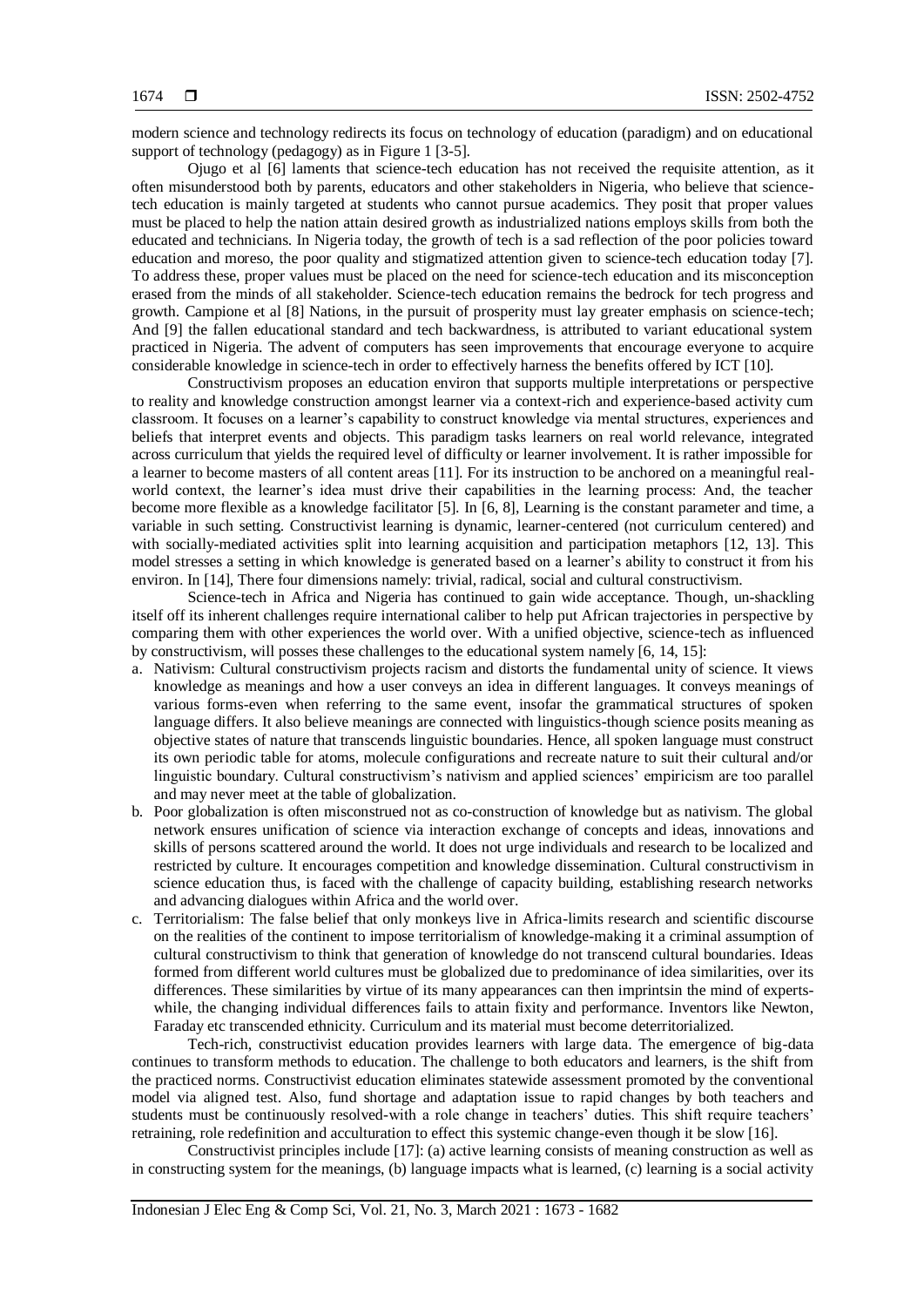rippled with connections a learner makes with others, (d) learning time allows the learner to revisit principles, reflect and adapt them to problems faced as much as often, (e) learning is contextual as the learner cannot learn isolated facts and/or theories in abstract, devoid real world, (f) motivation is needed to effectively help a learner help us know how the acquired knowledge can be put to use, (g) knowledge construction is mentalsince it happens in the mind of the learner, and (i) knowledge is important as we cannot comprehend new ideas without previous or prior knowledge to build on [18, 19].

This new paradigm shift, design and transformed education will yield the following [20, 21]:

- a. Shift from whole class to smaller groups
- b. Teachers coach weaker students rather than all
- c. Students become actively engaged, cooperative and less competitive
- d. Students learn differently than simultaneously
- e. Integrate visual/verbal thinking rather than primacy of verbal thinking as in traditional class.

Education stakeholders requires motivation to adapt to this practice which shifts from the paradigm they know [22, 23]. The constructivist class structure is more fragmented with revised teacher roles to emancipate students. Thus, this paradigm requires staff retraining to re-defined teachers' role and why they do what this job as in Figure 1.



Figure 1. Relationship between the learning environment Entities

ICT equipped citadels varies in their preparedness and adoption, for teachers and students alike. Also, students' capability to acquire the needed flexibility to adapt is proportional to the infrastructure level, available ICT settings in school, students' attitude, teachers' role acceptance and attitude to change, among other. An ICT-rich schools, is gratned access to large volume of data and other resources. The integration of ICT results in educational reforms in the learning process. Educators who advocate such reforms opines a learning platform that advances constructivism [6] with a need for students to develop high thinking skill and avoid the pitfalls in traditional school models [7, 8]. With ICT media-assisted models, constructivism allows learning to take effect as a learner completes tasks [9, 24-28].

Technology creates an ideal learning. Thus, [10] ICT rich class creates a learner-centered environ with a belief that they learn more from what they do/think. We must take care, not to allow the dynamic nature of technology overshadow the enduring nature of learning and ever-increasing knowledge base about learning [4, 7]. Thus, [11] the concept of constructivism as one in which a learner has the ability to actively construct knowledge as he learns. It also emphasizes knowledge as a construction of reality in the learner's

*Extending the three-tier constructivist learning model for alternative… (Arnold Adimabua Ojugo)*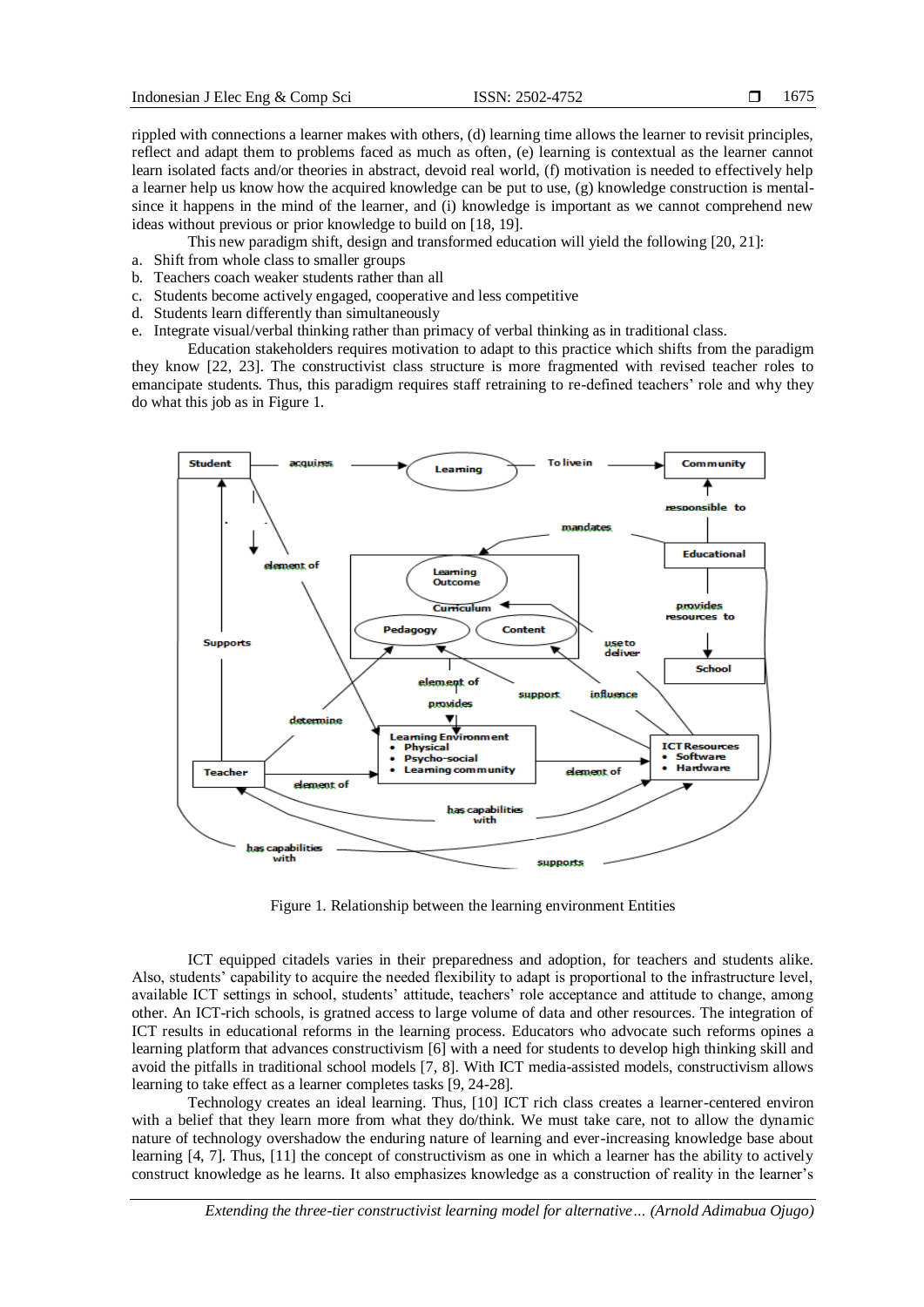mind because knowledge is a dynamic adaptation towards an interpretation of experience. It supports many interpretations to reality based on knowledge constructed from experience and media-rich class. It focuses on knowledge construction rather than consumption-as the learner constructs data from experiences and mental beliefs, interpreting events accomplished outside the mind. We thus see the world we describe rather than describing the world we see. When integrated across curriculum, it provides appropriate level of difficulty due to its tasks that are of real world relevance with engaged-learning and teachers becoming knowledge guides [12-17].

E-learning is the way out of this perennial limitation of space, time, and location. E-learning promises various merits and alternatives to the traditional classroom learning, helping societies to move toward a vision of life-long and on-demand learning [29, 30]. This learning will improve access to higher education by teaming candidates who are denied access into conventional varsities. The national universities commission (NUC) is committed to ensure that the open and distance learning (ODL) mode is encouraged in Nigerian university system (NUS), as an alternative to the face-to-face mode. This is in consonance with the national policy on education which has recognized the place of open and distance learning in achieving constant education [31-33]. A goal of Nigeria open and distance education is to provide access to quality education and equity in educational opportunities for those who otherwise would have been denied. However, in spite of the NUC's commitment, few universities in Nigeria have fully implemented e-learning and open distance learning [34].

U-learning is one in which a learner can smoothly commence the learning process anytime, anywhere [35-37]. It is based on ubiquitous computing, normally associated with a large number of small electronic devices such as smart mobile phones, contactless smart cards, handheld terminals, sensor network nodes, radio frequency identifications etc - used in our daily lives [38-42]. U-Learning is not constrained by schedules and physical spaces; It is embedded in our everyday living. It is pervasive, ongoing and affective. It takes learning out of traditional structure. U-learning offers data access seamlessly [43] and the next evolution of e-learning. Its main feats are permanency, accessibility, immediacy, interactivity, situating of instructional activities and adaptability [44, 45]. U-learning has the potential to revolutionize education, removing many of the physical constraints in the traditional learning. It offers great innovation to education (alternative) delivery, allowing for personalization and customization to student needs [46-49].

Will constructivism yield the needed difference via engaged-learning and knowledge transfer to students in their own context as applicable to knowledge? To what extent will this method be effective to boost student's learning, performance and achievement? The study seeks to: (a) what extent are textbooks readable in classes which they are proposed/approval?, and (b) Is proposed textbook approved by Delta State Education Board more readable than standard textbooks used in privately owned schools?

The study is designed to investigate learning between a constructivist and non-constructivist class as well as help ascertain the readability of textbooks used in the teaching and learning of computer studies (as proposed) in Delta State senior secondary school level at the various levels. The study: (1) seek alternative exemplary educational practices, (2) showcase an outcome that describes group or individual adoption patterns of technology in learning, and (3) link technology integration, quality students learning and staff development.

## **2. RESEARCH MATERIALS AND METHODS**

## **2.1. Data gathering and sampling**

In extending [11] using [50] framework to ascertain the readiness of these universities to adapt elearning and stay ahead the pandemic currently ravaging the world-we conducted a systems analysis and design for the study. All universities in Nigeria as recognized by the national university commission (NUC) are categorized into: federal, state and private universities. Names and links to their websites were obtained from the NUC website. To explore the webometrics ranking and footprint on the web of Nigerian universities. Thus, varsity web contents were explored and analyzed to determine the level of implementation of e-learning by each of the universities. Where links to e-learning portals were provided on the university's website, such links were tested. The number of undergraduate programs available for e-learning was examined. The utilization of learning management systems and the features of such systems were checked. Through literature survey, the general issues confronting the adoption and implementation of elearning, mobile learning, and ubiquitous learning were then determined, paying particular attention to the problems responsible for the slow pace of implementation of these technologies in Nigeria. These factors were analyzed and categorized to propose a model for the implementation of e-learning, m-learning, and ulearning in Nigeria [10-11].

Table 1 shows the summary of the analysis of e-learning status in the universities in Nigeria. The analysis shows that twenty-eight percent of the universities in Nigeria have links to e-learning portals in the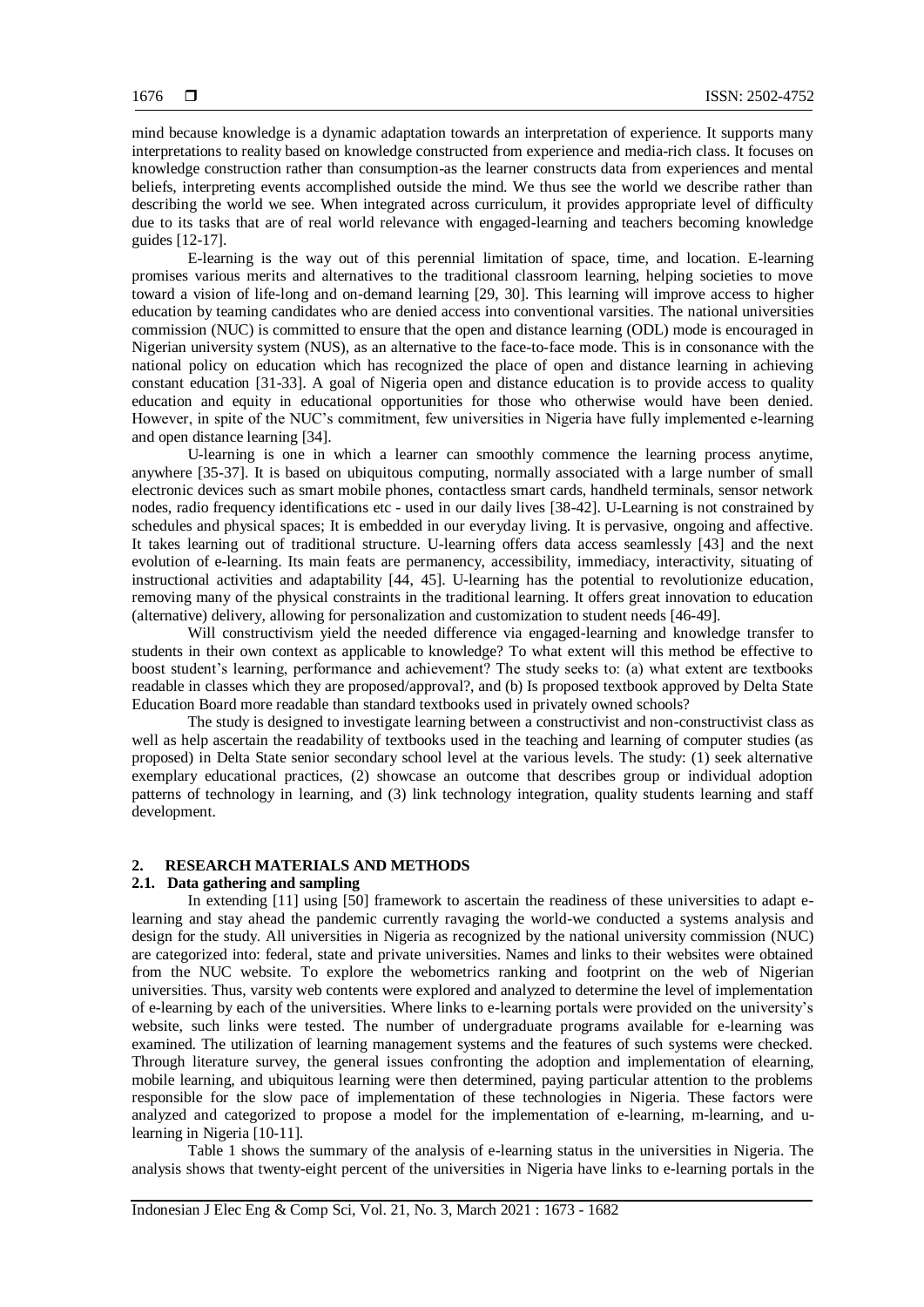universities websites but only fourteen percent of the universities have actually adopted e-learning with functional e-learning links.

| Table 1. Summary analysis of C-Icarning status in Ivigenian Chryeisities 2017 |             |                |             |            |                         |            |
|-------------------------------------------------------------------------------|-------------|----------------|-------------|------------|-------------------------|------------|
| Varsities                                                                     | Total No of | Varsities with | No using e- | % using e- | No expected to adopt e- | % using e- |
| Category                                                                      | Varsities   | Link e-Portals | learning    | learning   | learning/In-progress    | learning   |
| Federal                                                                       | 43          | 40             | 23          |            | 40                      | 23         |
| State                                                                         | 48          | 35             |             | 10         | 39                      | 23         |
| Private                                                                       | 79          | 76             | 76          | 44         |                         | 45         |
| Total                                                                         | 170         | 151            |             |            | 156                     |            |

Table 1. Summary analysis of e-learning status in Nigerian Universities 2019

(Source: Ojugo and Yoro, 2020)

## **2.2. Experimental model: the extended three-tier learning model**

The proposed learning model consists of three interacting tiers: the analysis tier, the decision tier, and the incremental implementation tier as shown in Figure 2. Each tier consists of a set of operations and deliverables.



Figure 2. Constructivist Society fused with the U-Learning Model of Oyemade et al 2016

In the analysis tier, the level of e-readiness of the institution is determined via feasibility study on the availability of e-learning resources. The available e- and u-learning equipments are documented. Availability of adequate bandwidth in the university community is determined. A survey on students' access to smartphones and others are assessed as well as students' familiarity cum usage with the ubiquitous equipments. We exit at the preparation of feasibility reports, list of e-learning, m-learning, and u-learning resources available.

Decision tier uses a decision criteria to determine actions implemented based on deliverables of the analysis tier. The first step is to find out from the list and feasibility report of the analysis tier, if the local area network and personal computers are available (a condition denoted "NETWORK-PC". If Yes, then develop or reuse a Learning Management System, train the staff, and implement computer assisted e-learning.

The second step is to ascertain if Internet connection and adequate bandwidth are available. This condition is described as "NET-BANDWITH." If internet connection and adequate bandwidth are available in addition to local area network, personal computers, and laptops, then develop or reuse a Learning Management System and then implement distance learning using an accepted distance learning model.

The third step is to ascertain whether students are familiar with smartphones, tablets, etc (a condition is described as "SMART-DEVICE". If Yes and they possess these items, then develop or reuse a mobile learning application (MLA), create awareness on m-learning, and implement m-learning.

*Extending the three-tier constructivist learning model for alternative… (Arnold Adimabua Ojugo)*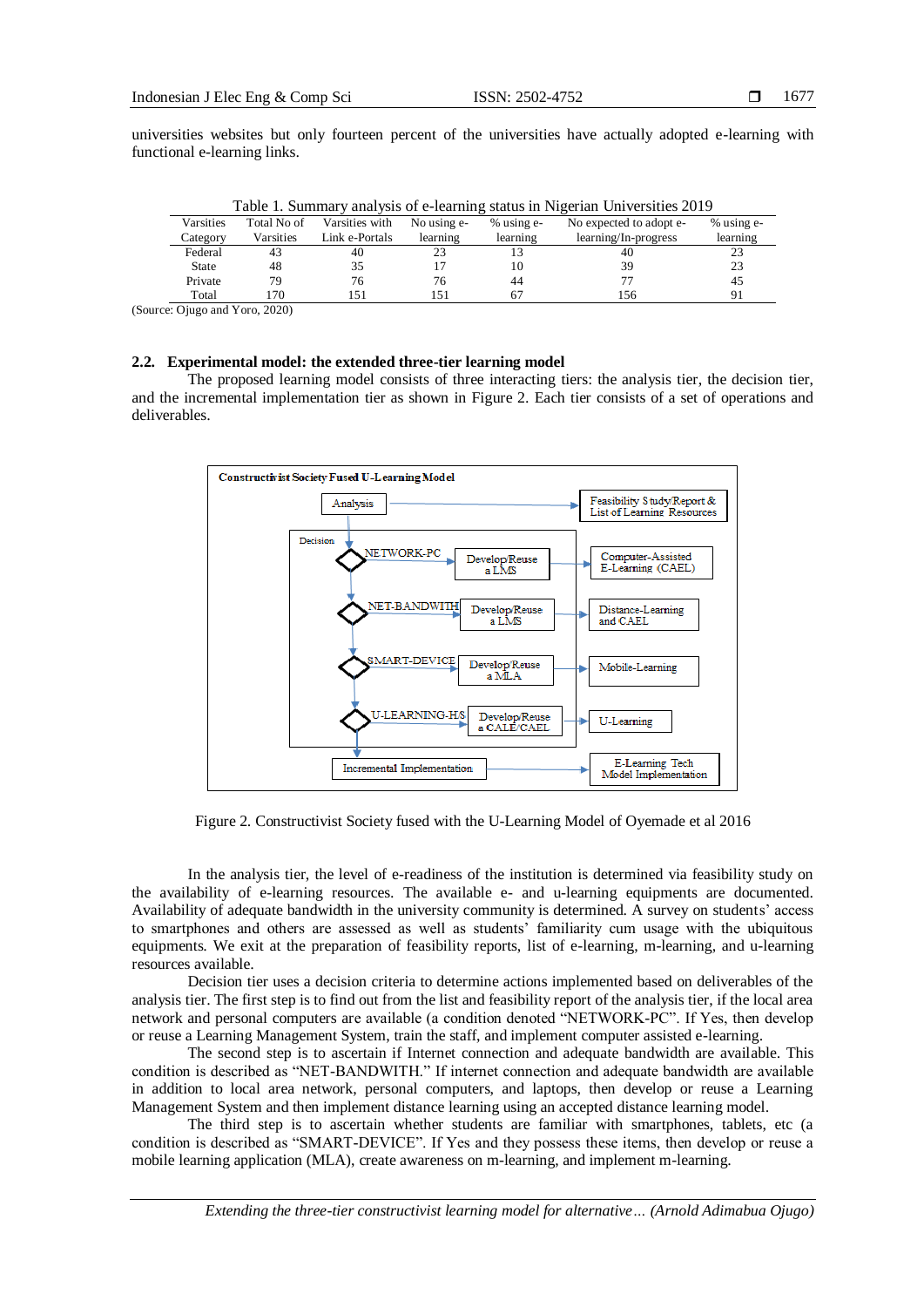The fourth step is to ascertain the availability of the main hardware components of a u-learning space. This condition is described as "U-LEARNING-H/S." If the hardware components of u-learning space are available, then develop/reuse a context-aware learning environment (CALE) and implement u-learning. The third tier (i.e. implementation tier), uses incremental implementation that depends on the aspect of the learning technologies that can be accommodated at any time. The whole process is repeated until all the learning technologies have been implemented.

## **3. RESULT FINDINGS AND DISCUSSION**

Samples were selected for constructivist-rich and non-constructivist groups for each institution via stratified sampling adopting the extended model above (to minimize error in results with fair representation). Sample of 4 senior lecturers were selected via stratified sampling from the various varsities (federal, state and private institutions). Pedagogical practice and extent of involvement will determine if a group exhibits feats or not. Its outcome is a measure of students'assessment/performance via mean and standard deviation as:

## **3.1. ICT integration impact on students achievement**

Table 2 shows differences in students' mean score achievement. At post-test, constructivist student group had higher mean scores than their counterpart as attributed to exposure in using ICT in learning. Table 3 shows a significant difference as male students in the non-constructivist group exhibited higher attitude to media literacy than their counterpart. This can be a result of initial technophobia of their being introduced to new pedagogical, learning scenario.

Table 2. Mean score of student achievement in two groups

|                                       |        | Pre-Test |      | Post-Test |      |
|---------------------------------------|--------|----------|------|-----------|------|
| Groups                                | Number | Mean     | SD   | Mean      | SD   |
| <b>Experimental or Constructivist</b> | 720    | 13.85    | 3.12 | 21.43     | 4.15 |
| Control or Non constructivist         | 720    | 10.63    | 2.56 | 19.40     | 3.50 |

| Table 3. Student attitude in the two groups |        |         |         |  |
|---------------------------------------------|--------|---------|---------|--|
| Groups                                      | Number | Male    | Female  |  |
| <b>Experimental or Constructivist</b>       | 720    | 10.1663 | 9.9823  |  |
| Control or Non constructivist               | 720    | 11.0001 | 10 0011 |  |

Result shows ICT-rich class supports technology literacy, high student emancipation from teachers, increased motivation for engaged learning, improves academic performance (test assessment), and interdependence that allows learners to develop requisite skills associated with time and resource management, concentration, self-discipline, attention to defined task and ability to follow instructions. However, role change and skills needed to support the paradigm should be carefully introduced considering the perception of the learners and their poor past experiences. It was also observed that students use ICT in different ways because more access requires greater personal responsibility that is lacking in some students.

## **3.2. ICT-Integration impact on teacher role change and attitude**

Table 4 shows significant difference in the experimental group as teachers are more at home with the idea that such courses must and should be taught in technology-rich classes. ICT-driven education requires a complete change in attitude though teachers remain instructional leaders to aid interaction and motivation, as well as retain their established influence in directing class activities. Thus, teachers must reflect on ICT's impact on their roles and on the learner. Teachers adoption thereof, must note the issues of curriculum review, learning materials, new student roles and behaviour-as they seek to provide information avccess that leads to engaged experimentation and increased students' interest. That, learning requires more collaboration from all stakeholders with proper planning, coordination, skills development and knowledge of the adapted ICT. Teachers should be apprised that such setting will yield greater productivity with a pedagogy that is: (1) active and learner-centered, (2) more collaborative, (3) learning based on great knowledge access and source, and (4) learning that creates the need for interdependence in learners.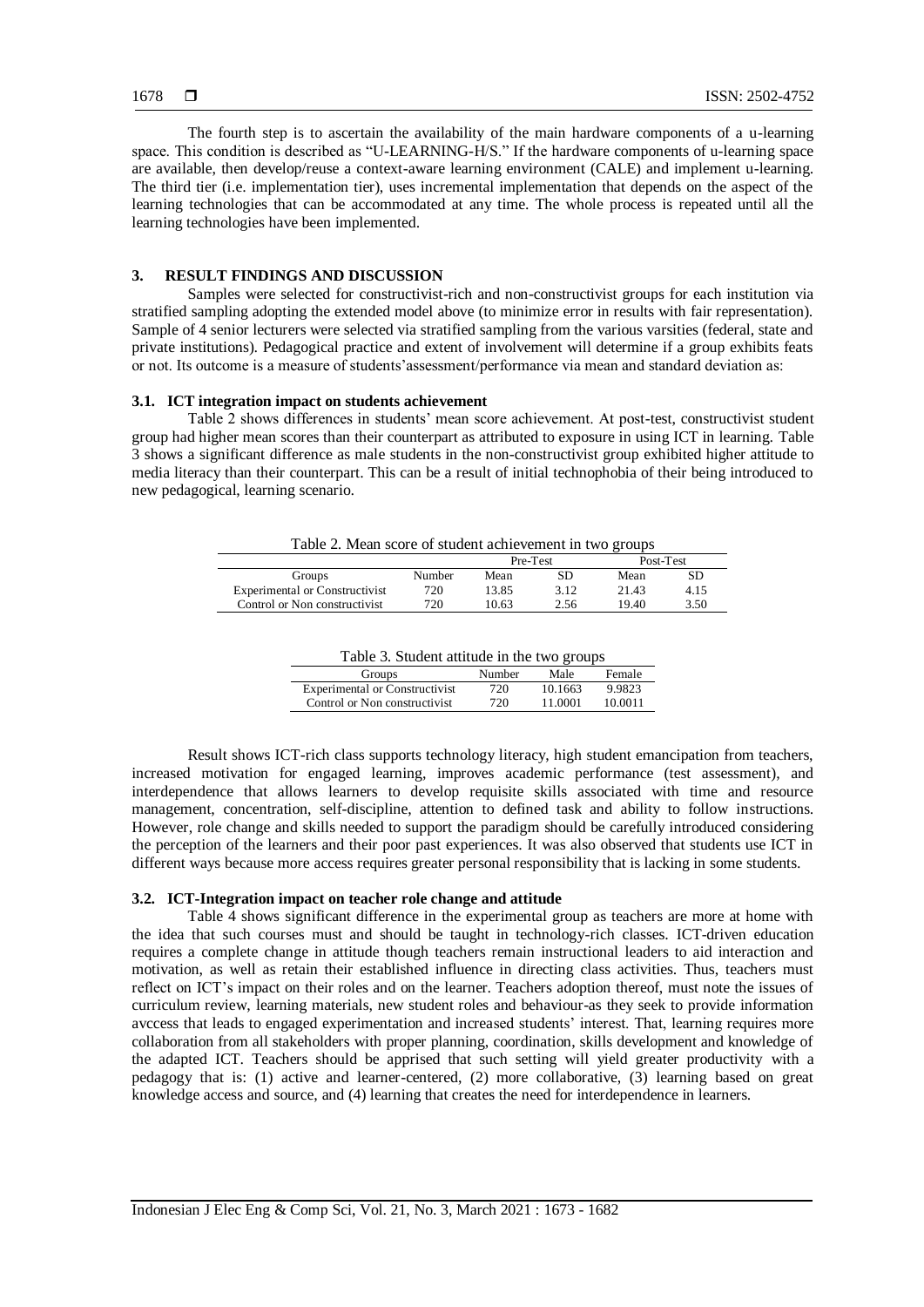| Table 4. Teacher attitude in the two groups |  |  |  |  |
|---------------------------------------------|--|--|--|--|
|---------------------------------------------|--|--|--|--|

| Groups                                | Number | Male   | Female |
|---------------------------------------|--------|--------|--------|
| <b>Experimental or Constructivist</b> | 720    | 14.663 | 9.660  |
| Control or Non constructivist         | 720    | 11.001 | 8.912  |

#### **3.3. ICT impact on learning and classroom**

ICT offers new learning methods with teachers relying on knowledge to improve decisions of how and what the classroom space looks like and to improve its overall effectiveness. Its positive impact includes: (a) class-size reduction, (b) increased learning time, (c) improved performance via cost-effective computer aided instructions, and (d) gains with ICT-rich learning mediated via components like revised curriculum, redefined teacher roles and hybrid pedagogy. ICT enabled adequate investigation with available large data access, and tools to analyze them as well as broaden knowledge. It allows engaged participation and proper assessment of class tasks. With increased engagement with curriculum-students create their own knowledge and posit/share their own ideas. Learning experiences and interaction will improve (online/offline). Overall, a learner-centered education will make students more responsive, assist in deeper levels of learning as well as improve students' advances of the theoretical framework in and of learning.

#### **3.4. ICT integration in the education system and sector**

Schools must provide requisite infrastructure to support ICT-based and constructivist-integrated learning. The needed requisites to support this includes [17]: (1) adapt tech to education goals, (2) technology to support curriculum, (3) in-service training of teachers and administrators, (4) provide teachers time to plan and learn how to integrate ICT, (5) access to appropriate technology, (6) administrative support for using the technology, and (7) technical support for usage of ICT. These falls into 5-areas namely [5]: (a) infrastructure provision, (b) schooling, (c) curriculum, (d) school design, organisation, policies and practices, and (e) technical support for teachers.

#### **3.5. ICT integration impact on curriculum**

Curriculum is a two-way relationship: (a) it helps to convey curriculum and (b) changes curriculum contents. ICT-rich, support learning is a function of its curriculum content and pedagogy practice-because, the contents are addressed via effective strategies that learning benefits from [5]. ICT impact on curriculum is seen from the perspective of: (i) declarative knowledge that describes events by specifying their properties therein, and (ii) procedural knowledge that focuses on processes needed to obtain results. It yields a dynamic model with visualization and analytic tools that seeks to change the nature and inquiry of accessing content. These changes effect on the nature of knowledge and acceptance of evidence. Thus, curriculum must remain relevant to societal needs-training learners that connect in meaningful and motivating ways as they apply these knowledge to their workplace and daily tasks-since at some stage, it becomes a trajectory needs to connect them with non-school discourses.

## **4. SUMMARY AND CONCLUSION**

Results show that there is significant difference exhibited by mean scores of students and of teachers in constructivist group over counterparts in non-constructivist group. This confirms the view [5], that learning via the constructivist model paves way for meaningful, engaged learning and active participation and serves as motivational factor in learning. The rationale is whether in practice, it has positive impact and must lead to a system that decides what students, teachers and school, aims to achieve.

In [23, 24] notes that 3 main rationales as thus:

- 1) Education productivity: Ratio of output over input is the quantity/quality of learning demonstrated by the student over cost. With proper input selected, learning is optimized via increase outcome. Productivity cannot be based on the fact that ICT media are expensive to install-as cases may arise in where technology becomes the solution to a problem. If part of the curriculum is not completed for lack of technology, its associated outcome and productivity becomes zero.
- 2) Technological literacy; ICT helps to address problems in curriculum. Education technology is selected on the basis that it has best feats for implementing the curriculum, as there is always a two-way relationship between curriculum and educational technology. Firstly, policy makers decide what to learn (curriculum), after which technology and the method to be used is determined by the intended curriculum. Secondly, new technology adds new feats to curriculum contents; while making some contents obsolete.
- 3) Student's learning support: There are much potential for the use of computers in learning but whatever the rationale, requires a critical evaluation on the part of students. We must bear in mind these criteria to be met on the learner's part: (a) managing high quality educational programmes requires large amount of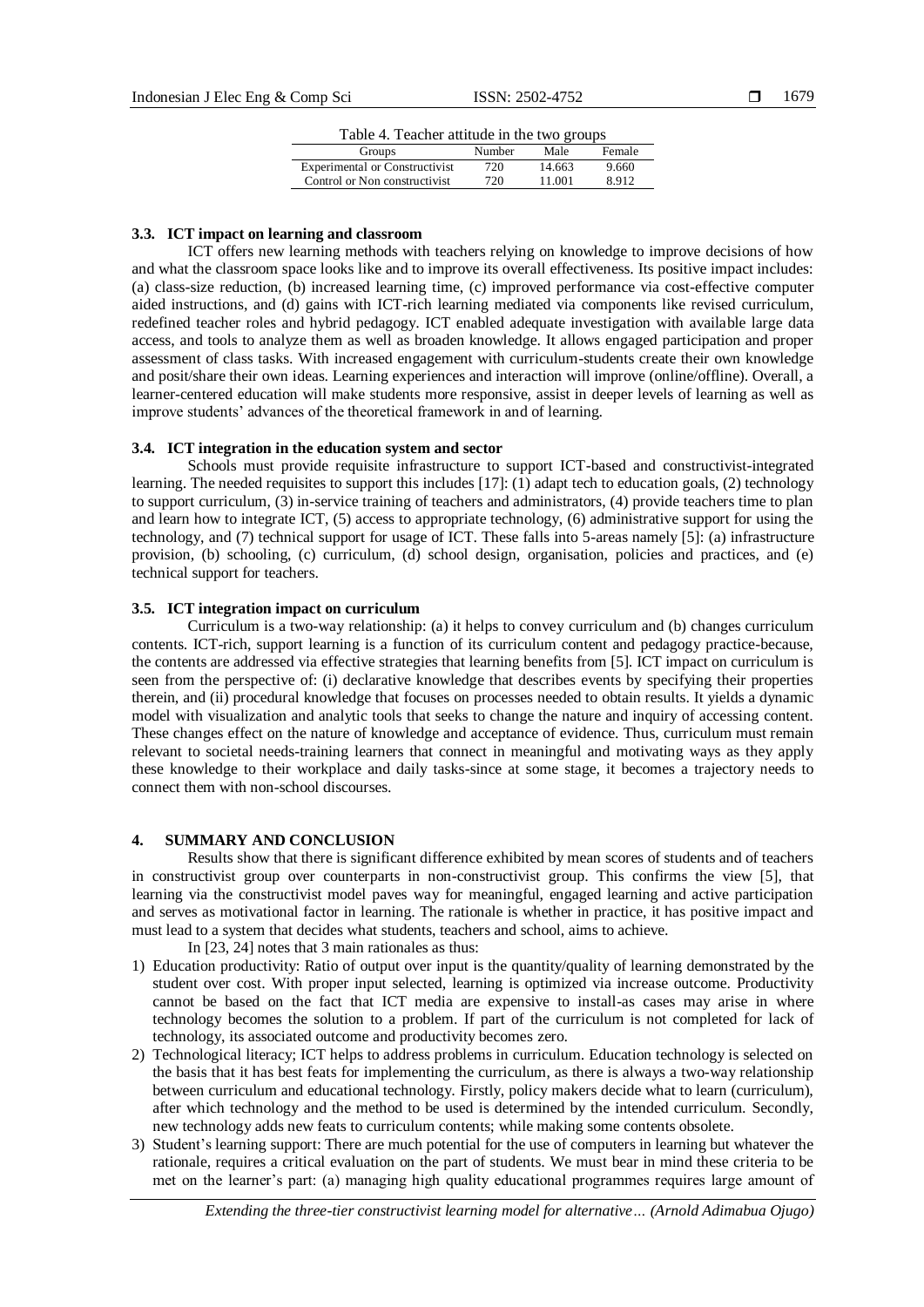data, which teachers must effectively help students manage, (b) Access to resource materials linked to teaching and learning (online and offline), and (c) computer literacy.

The following recommendations were made:

- 1. Government must fund the integration and provide infrastructure support as reform is not just about the provision of ICT equipment. It also involves the ribust enforcement of policies to aid these reforms.
- 2. Curricular reforms must be made to reflect ICT integration with reviews presented to the government for proper assessment/implementation.
- 3. Staff professional development scheme must be organized by administrators to equip and redirect teachers' focus to emancipate students. This retraining will aid teachers to better understand their new and expected role as well as will help them navigate a fully ICT integrated curricular.

This study contributes in four ways: (1) its outcome gives a description of individual and group adoption of technology for teaching/learning across the various educational levels, (2) images exemplary practices for teaching, learning and research; and (3) it links ICT integration, engaged students learning as well as staff professional development. Teachers and administrator having gained insight, must rise and equip themselves to make decision that will avert these problems, as they hold the keys to students success in this new education plan. Its significance is both theoretical and practical as it highlights the folowing:

- a. Increases awareness/application of ICT theories-naming issue and challenges with widespread adoption of ICT in education and outcome of curricular across subject areas in schools.
- b. Highlights an adoption mode documentation and feats of administrators/teachers willing to integrate ICT with the support of network facilities. Our results shows, use of shared data instrument for widespread access by both teachers and students, based on engaged learning and the stages of technology adoption, will form the basis for the next step in the planning and implementation processes at each school. A useful information to all stakeholders in educations.
- c. Education mode will provide the much-needed images and efficacious integration for engaged learningas such knowledge is useful, at organizational and individual level for staff development and further research in such areas.

#### **REFERENCES**

- [1] A.A. Ojugo., E.O. Okonta, A.O. Eboka., I.J.B. Iyawa., M.O. Yerokun., "Information and communication technology to aid constructivism as means for alternative delivery in Nigeria", *West African J. Industrial & Academic Res.*, vol. 5, no. 1, pp. 114-127, 2012.
- [2] H.A. Rowe., "*Learning with personal computers*," Hawthorn: Australian Council for Educational Research, 1993.
- [3] A.A. Ojugo., F.O. Aghware and E.O. Okonta, "Reengineering Nigerian Education via ICT", *EBSU Sci. Edu.*, vol. 3, pp.15-21, 2005, ISSN: 0189-9015
- [4] A.A. Ojugo., A.O. Eboka., "Assessing user satisfaction and experience on academic websites: a case of selected Nigerian Universities websites, *Int. J. Tech & Comp. Sci.*, vol. 10, no. 7), pp53-61, 2018, doi: 10.5815/ijitcs.2018.10.07
- [5] A.A. Ojugo, F.O. Aghware and A.O. Eboka., "Role of ICT and CAI in Nigerian Education"*, J. Res. In Physical Sci.*, vol. 2, pp. 25-31, 2007.
- [6] A.A. Ojugo, F.O. Aghware., E.O. Okonta., R. Igbunu and C.C. Onochie., "Constructivism aid teaching of computer science in Delta State", *Nigeria, ASSEQEN*, vol. 5, no. 2, pp. 122-127, 2008.
- [7] R.W. Clouse and H.E. Nelson, "School reforms, learning and educational technology", *J. Edu. Tech. Sys.*, vol. 28, no. 4, pp. 289-303, 2000.
- [8] J. Campione, A.L. Brown and M. Jay, "Computers in the community of learners, *Springer*-Verlag, Berlin, 1990.
- [9] D. Loader and L. Nevile., "Educational computing: resourcing the future", Incorp. Asso. of Registered Teachers of Victoria, VC, 1991.
- [10] A.A. Ojugo., D.O. Otakore., "Redesigning academic website for better visibility and footprint: a case of Federal University of Petroleum Resources Effurun website", *Network & Communication Technologies*, vol. 3, no. 1, pp. 33-44, 2018.
- [11] A.A. Ojugo., O.D. Otakore., "Mitigating social engineering menace in Nigerian Universities", *J. of Comp. Sci. & Application*, vol. 6, no. 2, pp. 64-68, 2018, doi: 10.12691/jcsa-6-2-2
- [12] L.S. Vygotsky., "Mind in society, development of higher psychological processes", Harvard press, Cambridge, 1978.
- [13] C. Glickman. "Pretending not to know what we know", *J. Edu. Leadership*, vol. 48, no. 8, pp. 4-10, 1991.
- [14] J. Dewey, "Democracy and education", *Free press*, New York, 1966.
- [15] Kurose, J. and Ross, K. "Computer Networking: A Top-Down Approach, " *6th edn. ed. by Hirsch, M. and Snider, E. Boston: Pearson Education Limited,* 2013.
- [16] R.H. Strommen and G.A. Lincoln. "R*o*le of constructivism in changing state of education, application at Montgomery school for children", *J. Edu. Tech*, vol. 32, 1-18, 1992.
- [17] E. Vosniadou, "Implementing new education technologies", Princeton, New Jersey, 2004.
- [18] BECTA, "Impact of Information and communication technologies on pupil learning and attainment," *ICT in school*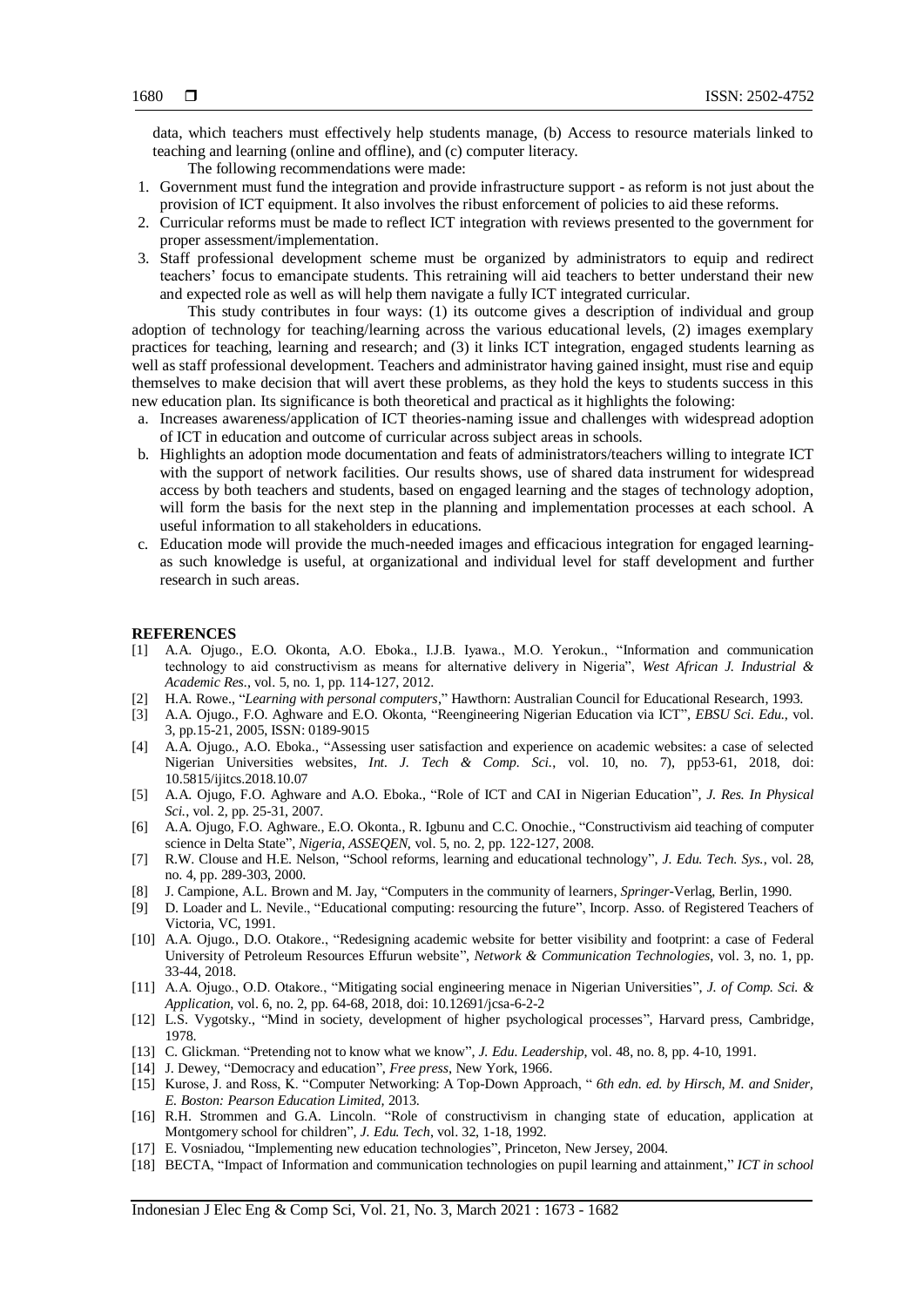1681

*research and evaluation series*, no. 7, DfES, 2002.

- [19] Committee on Development of Science Learning (Ed.), "How people learn: Brain, mind, experience and School", *National Academy press*, Washington DC, 2000.
- [20] E. Decortes, "Learning with new information technologies in schools: perspectives from the psychology of learning and instruction," *J. Comp. Aided Instru.*, vol 6, pp. 69- 87, 1990.
- [21] A.L. Brown, "*Advancement of learning*," *J. Edu. Researcher*, vol. 23, no. 4, pp. 4-12, 1994.
- [22] B. Collis, "Using information technology to create a new educational situation*," UNESCO Congress on Edu. and Info.*, p. 19, 1989.
- [23] T. Laferriere and R. Bracewell., "Benefits of using ICT for teaching and learning in K-12/13 classrooms," SchoolNet Canada, 1999, [online] www.schoolnet.ca/snab/e/reports/research.asp.
- [24] C. Lankshear and I. Snyder., "Teachers and technoliteracy," Allen and Unwin, St. Leonards, NSW, 2000.
- [25] O. Abonyi, "Cultural constructivism in science education: issues of 21st century In Nigeria*," NERDC: Lagos*, vol. 12, no. 2, pp. 172-183, 2005.
- [26] R.A. Yager., "Constructivism: an instructional strategy to reposition teaching and learning of mathematics in secondary schools," New York: Free press, 1991.
- [27] P.C. Newhouse., "Impact of ICT on learning and teaching," McGraw Hill publication, New York, 2006.
- [28] Y.U. Ilo, "New media for education and training", *Ferlam publishers*, Geneva, pp. 31-38, 2004.
- [29] Zhang, D., J. L. Zhao, L. Zhou, J. Nunamaker. "Can E-Learning Replace Traditional Classroom Learning-Evidence and Implication of the Evolving E-Learning Technology." *Communications of the ACM,* vol. 47, no. 5, pp. 75-9, 2004.
- [30] Zhang, D., L. Zhou, R. O. Briggs, and J. F. Nunamaker Jr. 2005. "Instructional Video in ELearning: Assessing the Impact of Interactive Video on Learning Effectiveness", *Info & Mgt.* vol. 43, no. 1, pp. 15-27, 2004. doi:10.1016/j.im.2005.01.004.
- [31] Yahiya, S., E. A. Arniza, and K. A. Jalil, "The Definition and Characteristics of Ubiquitous Learning: A Discussion." *Int. J. Education and Development Using Information and Communication* Technology, vol. 6, no. 1, pp. 117-27, 2010.
- [32] Atsumbe, B. N., E. Raymond, B. Enoch, and P. Duhu, "Availability and Utilization of E-Learning Infrastructures in Federal University of Technology, Minna." *Journal of Education and* Practice, vol. 3, no. 13, pp. 56-64, 2012.
- [33] Aremu, D. R., B. P. Jacob, and P. M. Ogedebe, "Cloud Based E-Learning Model for Open and Distance Learning in Nigerian Universities*.*" *International Journal of Science and Research* vol. 4, no. 3, pp. 1998-2006, 2015.
- [34] Anene, J. N., H. Imam, and T. Odumuh, "Problem and Prospect E-Learning in Nigerian Universities." *International Journal of Technology and Inclusive Education* vol. 3, no. 2, pp. 320-7, 2014.
- [35] Bomsdorf, B, "Adaptation of Learning Spaces: Supporting Ubiquitous Learning in Higher Distance Education." *Mobile Computing and Ambient Intelligence: The Challenge of Multimedia*. Accessed August 29, 2015. http://drops.dagstuhl.de/opus/volltexte/2005/
- [36] Bonk, C. J, "The World is Open: How Web Technology is Revolutionizing Education", San Francisco, 2009.
- [37] Caceffo, R., and H. Vieira da Rocha, "Design and Model of a Ubiquitous Classroom Response System through Context Factors." *Ubiquitous Learning: An International* Journal, vol. 4, no. 3, pp. 61-71, 2012.
- [38] Hwang, G. J., C. C. Tsai, and S. J. H Yang, "Criteria, Strategies and Research Issues of Context-Aware Ubiquitous Learning." *Educational Technology and* Society, vol. 11, no. 2, pp. 81-91, 2008.
- [39] Karna, N. J., S. C. B. Nelaturu, R. Kambham, R. Parupalli, and K Mandula, "Blending Grid, Ubiquitous Computing and Web Technologies for Ubiquitous Learning." *Ubiquitous Learning: An Int. Journal,* no. 3, pp. 63-9, 2009.
- [40] Chiaha, G. U., J. U. Eze, and F. O. Ezeudu, "Education Students' Access to E-Learning Facilities in Universities South-East of Nigeria." *Information and Knowledge* Management, vol. 3, no. 10, pp. 32-41, 2013.
- [41] Dang, X.T., Howard, N., Raymon, L, "Factors Affecting Ubiquitous Learning from the Viewpoint of Language Teachers: Case Study from Vietnam." *Ubiquitous Learning: An International J.* vol. 4, no. 2, pp. 57-71, 2012.
- [42] Deason, C., M. J. Campbell., R. Blanton, "How a Behavioral Socialization Approach to Learning Reduces Intellectual Development to Performance and Outcomes: Rationale for Teachers, Parents, and Learners to Utilize Ubiquitous Browser-Based Web 2.0 Platforms for Pedagogy." *Ubiquitous Learning: An International J.* vol. 4, no. 4, p. 87, 2013.
- [43] Moller, D. P. F., R. Hass, and H. Vakilzadian, "Ubiquitous Learning: Teaching Modeling and Simulation with Technology" *Proc. of the 2013 Grand Challenges on Modeling and Simulation Conference*, 24, Society for Modeling and Simulation International. Accessed August 29, 2015. http://dl.acm.org/citation.cfm?id=2557692.
- [44] Ofuyatan, O., E. Opaluwa, and A. Adeola, "Challenges and Effects of E-Learning in the Development of Architecture and Engineering in Nigeria's Private Tertiary Institution." *Developing Country StudiesI*, vol. 4, no. 23, pp. 130-4, 2014.
- [45] Restrepo, C., L. Pulido, R. A. Nuñez, G. Perez, C. Mejia, "Introduction to an Ubiquitous Learning Model to Assess the Ubiquity Level in Higher Education Institutions." *Ubiquitous Learning: An Int. Journal*, vol. 5, no. 2, pp. 1-15, 2013.
- [46] Tarus, J. K., D. Gichoya, and A. Muumbo, "Challenges of Implementing E-Learning in Kenya: A Case of Kenyan Public Universities." *International Review of Research in Open and Distributed Learning*, vol. 16, no. 1, pp. 120- 41, 2015.
- [47] Sakamura K., and N. Koshizuka, "Ubiquitous Computing Technologies for Ubiquitous Learning." *Proceedings of the 2005 IEEE International Workshop on Wireless and Mobile Technologies in Education*, pp. 11-20, 2005.
- [48] Wen, J., K. Cheng, C. Chen, and Y. Hsieh, "A Study on the Application of Ubiquitous Learning Environment to English Learning in Elementary Schools." *Universal Journal of Education and General Studies,* vol. 2, no. 2, pp.